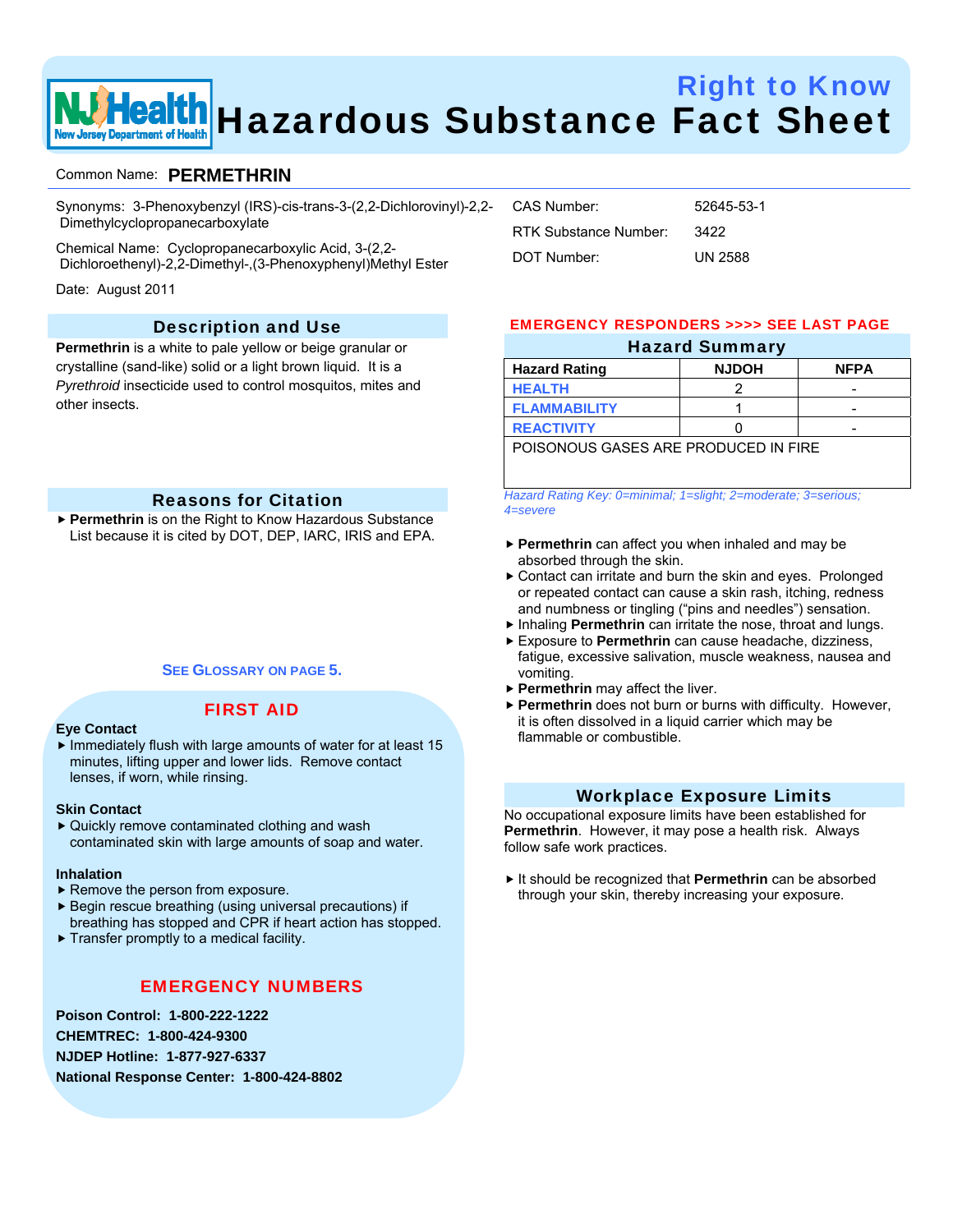# Determining Your Exposure

- Read the product manufacturer's Material Safety Data Sheet (MSDS) and the label to determine product ingredients and important safety and health information about the product mixture.
- $\blacktriangleright$  For each individual hazardous ingredient, read the New Jersey Department of Health Hazardous Substance Fact Sheet, available on the RTK website (www.nj.gov/health/eoh/rtkweb) or in your facility's RTK Central File or Hazard Communication Standard file.
- $\blacktriangleright$  You have a right to this information under the New Jersey Worker and Community Right to Know Act and the Public Employees Occupational Safety and Health (PEOSH) Act if you are a public worker in New Jersey, and under the federal Occupational Safety and Health Act (OSHA) if you are a private worker.
- ▶ The New Jersey Right to Know Act requires most employers to label chemicals in the workplace and requires public employers to provide their employees with information concerning chemical hazards and controls. The federal OSHA Hazard Communication Standard (29 CFR 1910.1200) and the PEOSH Hazard Communication Standard (N.J.A.C. 12:100-7) require employers to provide similar information and training to their employees.

This Fact Sheet is a summary of available information regarding the health hazards that may result from exposure. Duration of exposure, concentration of the substance and other factors will affect your susceptibility to any of the potential effects described below.

# Health Hazard Information

#### **Acute Health Effects**

The following acute (short-term) health effects may occur immediately or shortly after exposure to **Permethrin**:

- $\triangleright$  Contact can irritate and burn the skin and eyes. Prolonged or repeated contact can cause a skin rash, itching, redness and numbness or tingling ("pins and needles") sensation.
- **F** Inhaling **Permethrin** can irritate the nose, throat and lungs.
- **Exposure to Permethrin** can cause headache, dizziness, fatigue, excessive salivation, muscle weakness, nausea and vomiting.

#### **Chronic Health Effects**

The following chronic (long-term) health effects can occur at some time after exposure to **Permethrin** and can last for months or years:

#### *Cancer Hazard*

▶ While Permethrin has been tested, it is not classifiable as to its potential to cause cancer.

#### *Reproductive Hazard*

**Figure 12** Find There is limited evidence that **Permethrin** may damage the male reproductive system (including decreasing the sperm count) in animals.

#### *Other Effects*

**Permethrin** may affect the liver.

### Medical

#### **Medical Testing**

If symptoms develop or overexposure is suspected, the following are recommended:

 $\blacktriangleright$  Liver function tests

Any evaluation should include a careful history of past and present symptoms with an exam. Medical tests that look for damage already done are not a substitute for controlling exposure.

You have a legal right to request copies of your medical testing under the OSHA Access to Employee Exposure and Medical Records Standard (29 CFR 1910.1020).

#### **Mixed Exposures**

 $\blacktriangleright$  More than light alcohol consumption can cause liver damage. Drinking alcohol may increase the liver damage caused by **Permethrin**.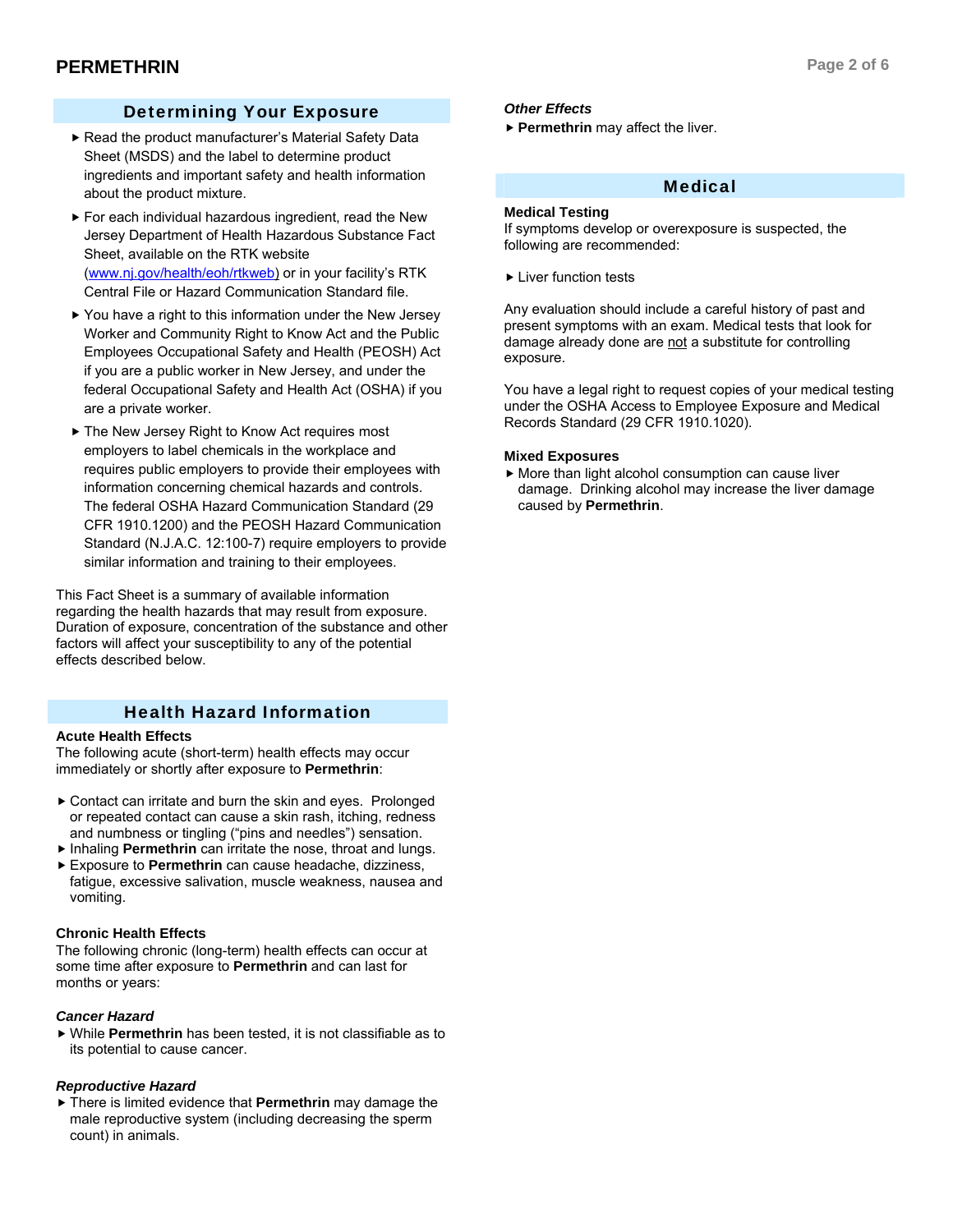# **PERMETHRIN** Page 3 of 6

# Workplace Controls and Practices

Very toxic chemicals, or those that are reproductive hazards or sensitizers, require expert advice on control measures if a less toxic chemical cannot be substituted. Control measures include: (1) enclosing chemical processes for severely irritating and corrosive chemicals, (2) using local exhaust ventilation for chemicals that may be harmful with a single exposure, and (3) using general ventilation to control exposures to skin and eye irritants. For further information on workplace controls, consult the NIOSH document on Control Banding at www.cdc.gov/niosh/topics/ctrlbanding/.

The following work practices are also recommended:

- $\blacktriangleright$  Label process containers.
- $\blacktriangleright$  Provide employees with hazard information and training.
- $\blacktriangleright$  Monitor airborne chemical concentrations.
- $\blacktriangleright$  Use engineering controls if concentrations exceed recommended exposure levels.
- $\blacktriangleright$  Provide eye wash fountains and emergency showers.
- $\blacktriangleright$  Wash or shower if skin comes in contact with a hazardous material.
- $\blacktriangleright$  Always wash at the end of the workshift.
- $\triangleright$  Change into clean clothing if clothing becomes contaminated.
- $\triangleright$  Do not take contaminated clothing home.
- $\blacktriangleright$  Get special training to wash contaminated clothing.
- $\triangleright$  Do not eat, smoke, or drink in areas where chemicals are being handled, processed or stored.
- $\blacktriangleright$  Wash hands carefully before eating, smoking, drinking, applying cosmetics or using the toilet.

In addition, the following may be useful or required:

- Use a vacuum or a wet method to reduce dust during cleanup. DO NOT DRY SWEEP.
- f Follow the Restricted Entry Intervals (REIs) found on the pesticide label. The REI is the period of time after a field is treated with a pesticide during which restrictions on entry are in effect. Check with the New Jersey Department of Environmental Protection, Pesticide Control Program, for pesticides that may require longer REIs than listed. http://www.nj.gov/dep/enforcement/pcp/index.htm

## Personal Protective Equipment

The OSHA Personal Protective Equipment Standard (29 CFR 1910.132) requires employers to determine the appropriate personal protective equipment for each hazard and to train employees on how and when to use protective equipment.

The following recommendations are only guidelines and may not apply to every situation.

#### **Gloves and Clothing**

- ▶ Avoid skin contact with **Permethrin**. Wear personal protective equipment made from material that can not be permeated or degraded by this substance. Safety equipment suppliers and manufacturers can provide recommendations on the most protective glove and clothing material for your operation.
- $\blacktriangleright$  The recommended glove materials for *Halogen compounds*, *aromatic* are Silver Shield®/4H®, Viton and Barrier®.
- **Figure The recommended protective clothing materials for** *Halogen* c*ompounds*, *aromatic* are Tychem® F, C3, BR, CSM and TK, or the equivalent.
- $\blacktriangleright$  All protective clothing (suits, gloves, footwear, headgear) should be clean, available each day, and put on before work.

#### **Eye Protection**

- $\blacktriangleright$  Wear direct vent goggles when airborne particles or dust are present.
- $\blacktriangleright$  Wear indirect vent goggles when working with liquids that may splash, spray or mist. A face shield is also required if the liquid is severely irritating or corrosive to the skin and eyes.
- $\triangleright$  Do not wear contact lenses when working with this substance.

#### **Respiratory Protection**

*Improper use of respirators is dangerous.* Respirators should only be used if the employer has implemented a written program that takes into account workplace conditions, requirements for worker training, respirator fit testing, and medical exams, as described in the OSHA Respiratory Protection Standard (29 CFR 1910.134).

- $\blacktriangleright$  For field applications check with your supervisor and your safety equipment supplier regarding the appropriate respiratory equipment.
- $\triangleright$  Where the potential exists for exposure to **Permethrin**, use a NIOSH approved respirator with an organic vapor cartridge and particulate prefilters. Increased protection is obtained from full facepiece powered-air purifying respirators.
- $\blacktriangleright$  Leave the area immediately if (1) while wearing a filter or cartridge respirator you can smell, taste, or otherwise detect **Permethrin**, (2) while wearing particulate filters abnormal resistance to breathing is experienced, or (3) eye irritation occurs while wearing a full facepiece respirator. Check to make sure the respirator-to-face seal is still good. If it is, replace the filter or cartridge. If the seal is no longer good, you may need a new respirator.
- $\triangleright$  Consider all potential sources of exposure in your workplace. You may need a combination of filters, prefilters or cartridges to protect against different forms of a chemical (such as vapor and mist) or against a mixture of chemicals.
- $\blacktriangleright$  Where the potential for overexposure exists, use a NIOSH approved supplied-air respirator with a full facepiece operated in a pressure-demand or other positive-pressure mode. For increased protection use in combination with an auxiliary self-contained breathing apparatus or an emergency escape air cylinder.

#### Fire Hazards

If employees are expected to fight fires, they must be trained and equipped as stated in the OSHA Fire Brigades Standard (29 CFR 1910.156).

- **Permethrin** does not burn or burns with difficulty. However, it is often dissolved in a liquid carrier which may be flammable or combustible.
- $\blacktriangleright$  Use dry chemical, CO<sub>2</sub>, or foam as extinguishing agents.
- **POISONOUS GASES ARE PRODUCED IN FIRE, including** *Hydrogen Chloride*.
- $\blacktriangleright$  Use water spray only to keep fire-exposed containers cool.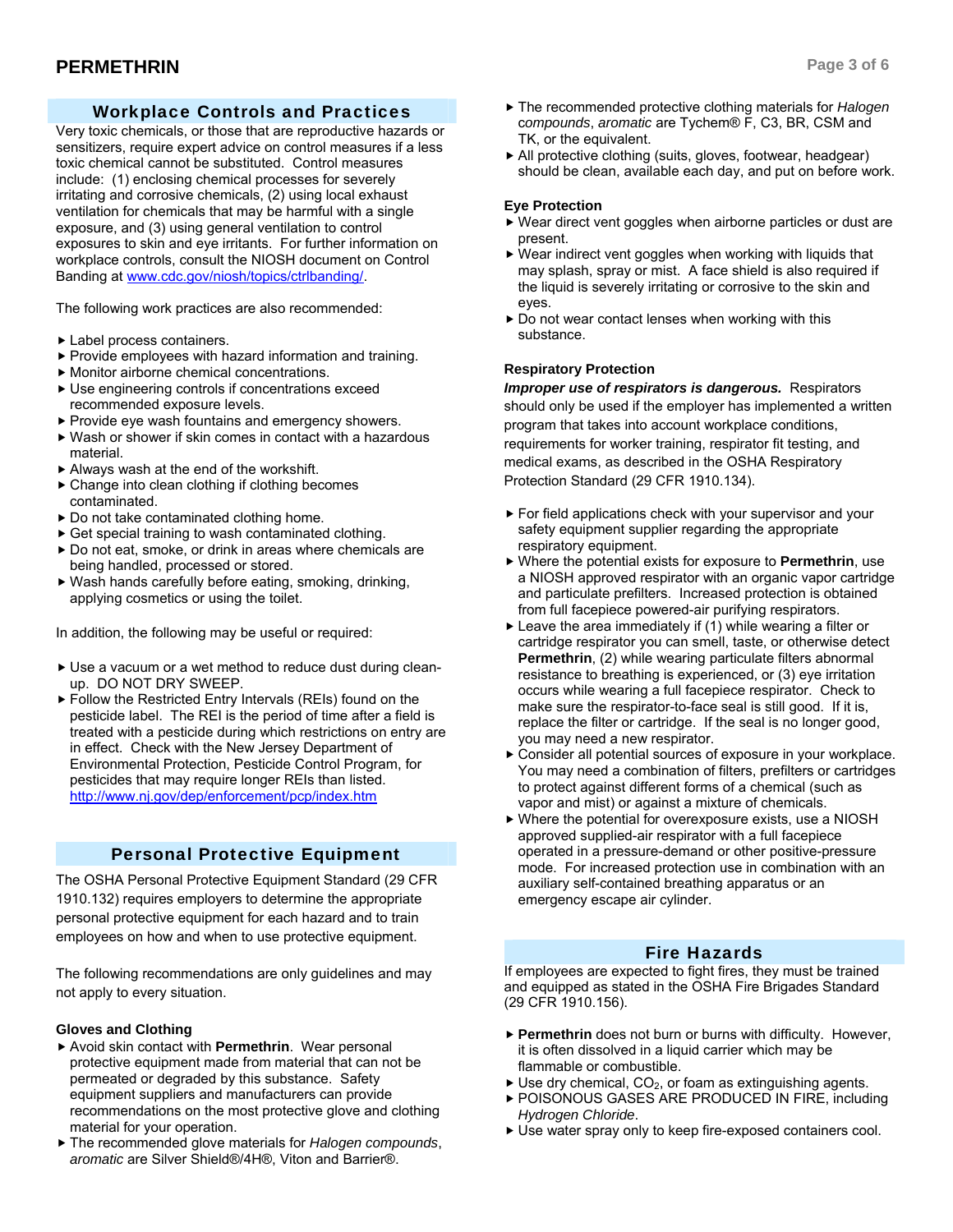# Spills and Emergencies

If employees are required to clean-up spills, they must be properly trained and equipped. The OSHA Hazardous Waste Operations and Emergency Response Standard (29 CFR 1910.120) may apply.

If **Permethrin** is spilled or leaked, take the following steps:

- $\blacktriangleright$  Evacuate personnel and secure and control entrance to the area.
- $\blacktriangleright$  Eliminate all ignition sources.
- $\blacktriangleright$  Absorb liquids in dry sand, earth, or a similar material and place into sealed containers for disposal.
- ▶ Moisten *solid* material first or use a HEPA-filter vacuum for clean-up and place into sealed containers for disposal.
- $\blacktriangleright$  Ventilate and wash area after clean-up is complete.
- ▶ DO NOT wash into sewer.
- $\blacktriangleright$  It may be necessary to contain and dispose of **Permethrin** as a HAZARDOUS WASTE. Contact your state Department of Environmental Protection (DEP) or your regional office of the federal Environmental Protection Agency (EPA) for specific recommendations.

# Handling and Storage

Prior to working with **Permethrin** you should be trained on its proper handling and storage.

- **Permethrin** is not compatible with OXIDIZING AGENTS (such as PERCHLORATES, PEROXIDES, PERMANGANATES, CHLORATES, NITRATES, CHLORINE, BROMINE and FLUORINE).
- $\triangleright$  Store in tightly closed containers in a cool, well-ventilated area.
- $\triangleright$  Sources of ignition, such as smoking and open flames, are prohibited where **Permethrin** is used, handled, or stored in a manner that could create a potential fire or explosion hazard.

# Occupational Health Information **Resources**

The New Jersey Department of Health offers multiple services in occupational health. These services include providing informational resources, educational materials, public presentations, and industrial hygiene and medical investigations and evaluations.

#### **For more information, please contact:**

 New Jersey Department of Health Right to Know PO Box 368 Trenton, NJ 08625-0368 Phone: 609-984-2202 Fax: 609-984-7407 E-mail: rtk@doh.state.nj.us Web address: http://www.nj.gov/health/eoh/rtkweb

*The Right to Know Hazardous Substance Fact Sheets are not intended to be copied and sold for commercial purposes.*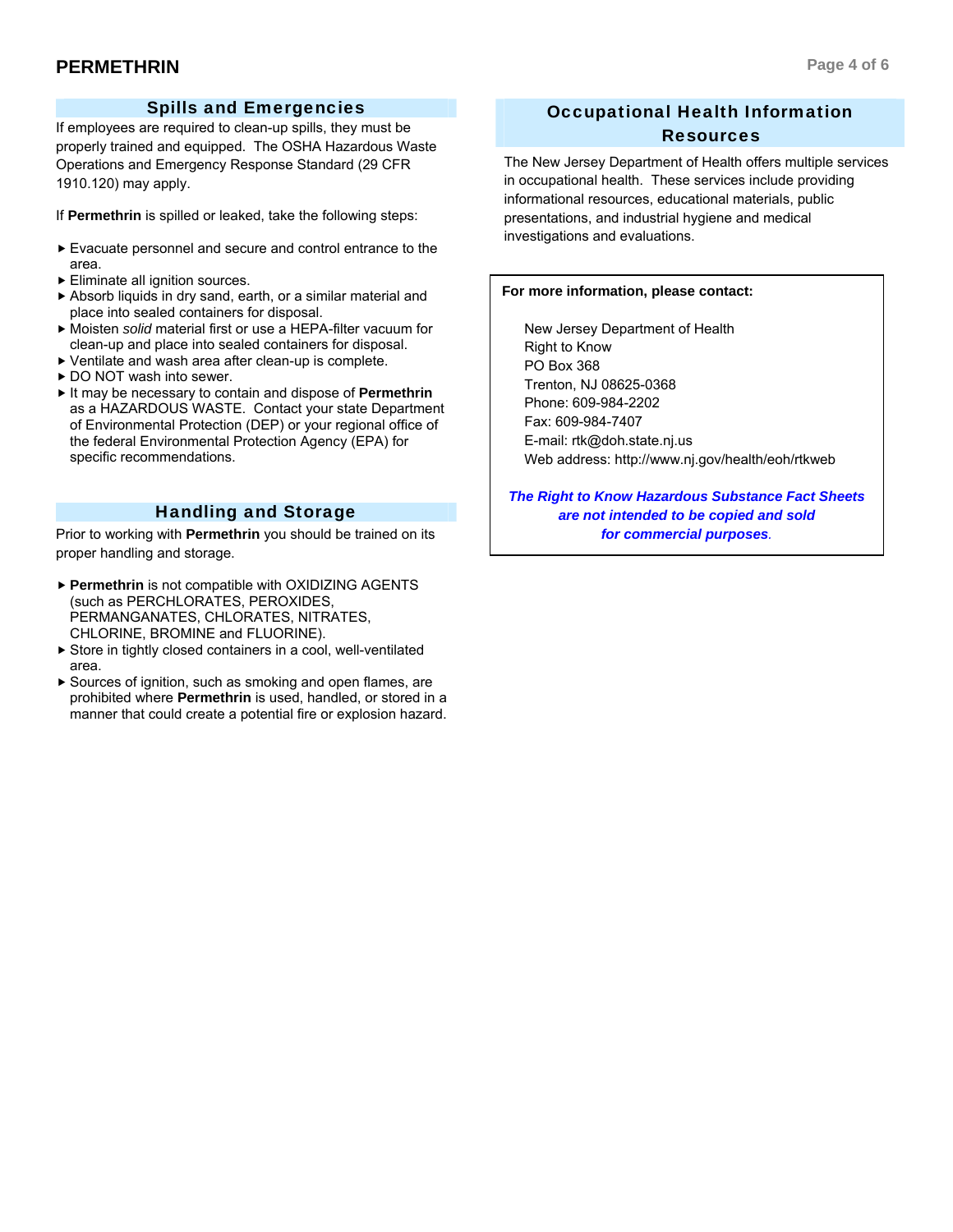# **PERMETHRIN** Page 5 of 6

#### **GLOSSARY**

**ACGIH** is the American Conference of Governmental Industrial Hygienists. They publish guidelines called Threshold Limit Values (TLVs) for exposure to workplace chemicals.

**Acute Exposure Guideline Levels** (AEGLs) are established by the EPA. They describe the risk to humans resulting from once-in-a lifetime, or rare, exposure to airborne chemicals.

**Boiling point** is the temperature at which a substance can change its physical state from a liquid to a gas.

A **carcinogen** is a substance that causes cancer.

The **CAS number** is unique, identifying number, assigned by the Chemical Abstracts Service, to a specific chemical.

**CFR** is the Code of Federal Regulations, which are the regulations of the United States government.

A **combustible** substance is a solid, liquid or gas that will burn.

A **corrosive** substance is a gas, liquid or solid that causes destruction of human skin or severe corrosion of containers.

The **critical temperature** is the temperature above which a gas cannot be liquefied, regardless of the pressure applied.

**DEP** is the New Jersey Department of Environmental Protection.

**DOT** is the Department of Transportation, the federal agency that regulates the transportation of chemicals.

**EPA** is the Environmental Protection Agency, the federal agency responsible for regulating environmental hazards.

**ERG** is the Emergency Response Guidebook. It is a guide for emergency responders for transportation emergencies involving hazardous substances.

**Emergency Response Planning Guideline** (ERPG) values provide estimates of concentration ranges where one reasonably might anticipate observing adverse effects.

A **fetus** is an unborn human or animal.

A **flammable** substance is a solid, liquid, vapor or gas that will ignite easily and burn rapidly.

The **flash point** is the temperature at which a liquid or solid gives off vapor that can form a flammable mixture with air.

**IARC** is the International Agency for Research on Cancer, a scientific group.

**Ionization Potential** is the amount of energy needed to remove an electron from an atom or molecule. It is measured in electron volts.

**IRIS** is the Integrated Risk Information System database on human health effects that may result from exposure to various chemicals, maintained by federal EPA.

**LEL** or **Lower Explosive Limit**, is the lowest concentration of a combustible substance (gas or vapor) in the air capable of continuing an explosion.

**mg/m3** means milligrams of a chemical in a cubic meter of air. It is a measure of concentration (weight/volume).

A **mutagen** is a substance that causes mutations. A **mutation** is a change in the genetic material in a body cell. Mutations can lead to birth defects, miscarriages, or cancer.

**NFPA** is the National Fire Protection Association. It classifies substances according to their fire and explosion hazard.

**NIOSH** is the National Institute for Occupational Safety and Health. It tests equipment, evaluates and approves respirators, conducts studies of workplace hazards, and proposes standards to OSHA.

**NTP** is the National Toxicology Program which tests chemicals and reviews evidence for cancer.

**OSHA** is the federal Occupational Safety and Health Administration, which adopts and enforces health and safety standards.

**PEOSHA** is the New Jersey Public Employees Occupational Safety and Health Act, which adopts and enforces health and safety standards in public workplaces.

**Permeated** is the movement of chemicals through protective materials.

**ppm** means parts of a substance per million parts of air. It is a measure of concentration by volume in air.

**Protective Action Criteria** (PAC) are values established by the Department of Energy and are based on AEGLs and ERPGs. They are used for emergency planning of chemical release events.

A **reactive** substance is a solid, liquid or gas that releases energy under certain conditions.

**STEL** is a Short Term Exposure Limit which is usually a 15 minute exposure that should not be exceeded at any time during a work day.

A **teratogen** is a substance that causes birth defects by damaging the fetus.

**UEL** or **Upper Explosive Limit** is the highest concentration in air above which there is too much fuel (gas or vapor) to begin a reaction or explosion.

**Vapor Density** is the ratio of the weight of a given volume of one gas to the weight of another (usually *Air*), at the same temperature and pressure.

The **vapor pressure** is a force exerted by the vapor in equilibrium with the solid or liquid phase of the same substance. The higher the vapor pressure the higher concentration of the substance in air.